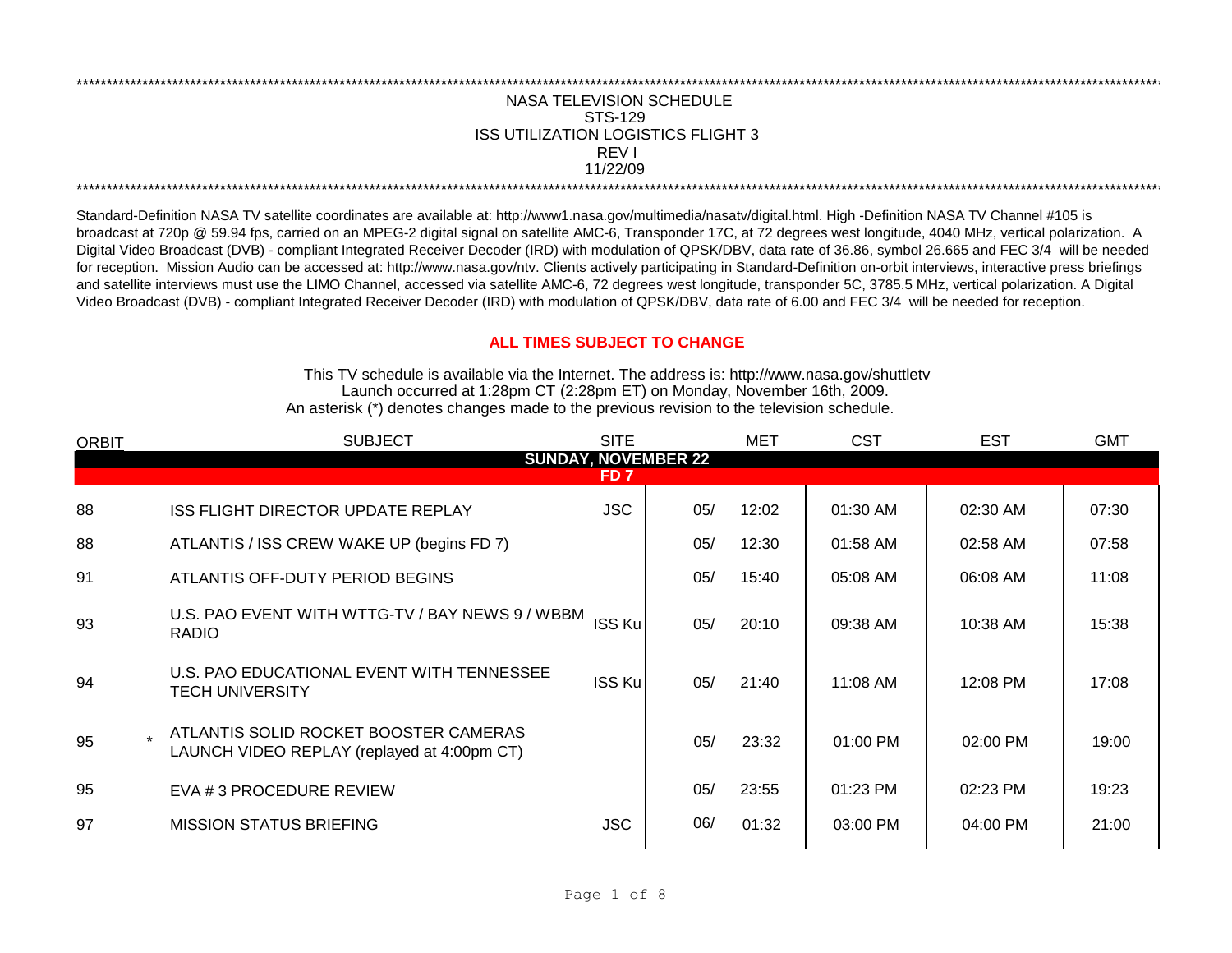| <b>SUBJECT</b><br>EVA #3 CAMPOUT BEGINS (Satcher and Bresnik)                               | <b>SITE</b> | 06/             | <b>MET</b><br>02:25        | <b>CST</b><br>03:53 PM | <b>EST</b><br>04:53 PM | <b>GMT</b><br>21:53 |
|---------------------------------------------------------------------------------------------|-------------|-----------------|----------------------------|------------------------|------------------------|---------------------|
| <b>ISS CREW SLEEP BEGINS</b>                                                                |             | 06/             | 03:30                      | 04:58 PM               | 05:58 PM               | 22:58               |
| ATLANTIS CREW SLEEP BEGINS                                                                  |             | 06/             | 04:00                      | 05:28 PM               | 06:28 PM               | 23:28               |
| FLIGHT DAY 7 HIGHLIGHTS (replayed on the hour during<br>crew sleep)                         | <b>JSC</b>  | 06/             | 04:32                      | 06:00 PM               | 07:00 PM               | 00:00               |
| HIGH DEFINITION FLIGHT DAY 8 CREW HIGHLIGHTS (if<br>available; on the NASA-TV HDTV Channel) | <b>JSC</b>  | 06/             | 07:32                      | 09:00 PM               | 10:00 PM               | 03:00               |
| <b>ISS FLIGHT DIRECTOR UPDATE</b>                                                           | <b>JSC</b>  | 06/             | 09:32                      | 11:00 PM               | 12:00 AM               | 05:00               |
|                                                                                             |             |                 |                            |                        |                        |                     |
|                                                                                             |             |                 |                            |                        |                        |                     |
| ISS FLIGHT DIRECTOR UPDATE REPLAY                                                           | <b>JSC</b>  | 06/             | 11:02                      | 12:30 AM               | 01:30 AM               | 06:30               |
| ATLANTIS / ISS CREW WAKE UP (begins FD 8)                                                   |             | 06/             | 12:00                      | 01:28 AM               | 02:28 AM               | 07:28               |
| EVA #3 PREPARATIONS RESUME                                                                  |             | 06/             | 13:45                      | 03:13 AM               | 04:13 AM               | 09:13               |
| EVA #3 BEGINS (Satcher and Bresnik)                                                         |             | 06/             | 16:50                      | 06:18 AM               | 07:18 AM               | 12:18               |
| HPGT & MISSE-7 TRANSFER FROM ELC2 TO QUEST<br><b>AIRLOCK</b>                                |             | 06/             | 17:20                      | 06:48 AM               | 07:48 AM               | 12:48               |
| QUEST AIRLOCK DEBRIS SHIELD REMOVAL                                                         |             | 06/             | 21:50                      | 11:18 AM               | 12:18 PM               | 17:18               |
| EVA #3 ENDS                                                                                 |             | 06/             | 23:20                      | 12:48 PM               | 01:48 PM               | 18:48               |
| <b>MISSION STATUS BRIEFING</b>                                                              | <b>JSC</b>  | 07/             | 01:02                      | 02:30 PM               | 03:30 PM               | 20:30               |
| <b>VIDEO FILE</b>                                                                           | HQ          | 07/             | 02:32                      | 04:00 PM               | 05:00 PM               | 22:00               |
| <b>ISS CREW SLEEP BEGINS</b>                                                                |             | 07/             | 03:00                      | 04:28 PM               | 05:28 PM               | 22:28               |
| ATLANTIS CREW SLEEP BEGINS                                                                  |             | 07/             | 03:30                      | 04:58 PM               | 05:58 PM               | 22:58               |
| FLIGHT DAY 8 HIGHLIGHTS (replayed on the hour during<br>crew sleep)                         | <b>JSC</b>  | 07/             | 03:32                      | 05:00 PM               | 06:00 PM               | 23:00               |
|                                                                                             |             | FD <sub>8</sub> | <b>MONDAY, NOVEMBER 23</b> |                        |                        |                     |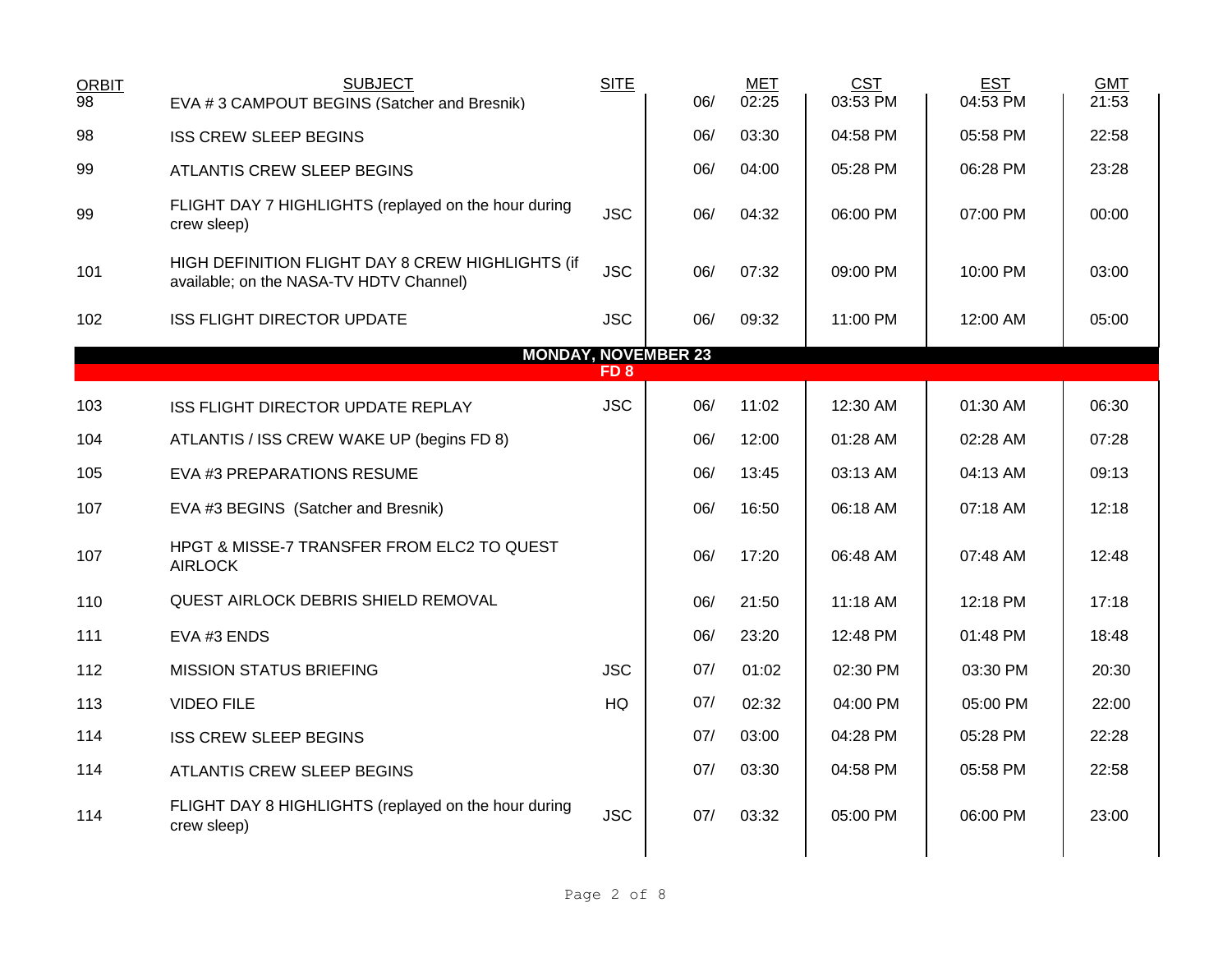| <b>ORBIT</b> | <b>SUBJECT</b>                                                                                                                                | <b>SITE</b>   |                             | <b>MET</b> | <b>CST</b> | <b>EST</b> | <b>GMT</b> |
|--------------|-----------------------------------------------------------------------------------------------------------------------------------------------|---------------|-----------------------------|------------|------------|------------|------------|
| 116          | HIGH DEFINITION FLIGHT DAY 8 CREW HIGHLIGHTS (if<br>available; on the NASA-TV HDTV Channel; replays from<br>5:00am CT - 4:00pm CT on Nov. 24) | <b>JSC</b>    | 07/                         | 06:32      | 08:00 PM   | 09:00 PM   | 02:00      |
| 118          | <b>ISS FLIGHT DIRECTOR UPDATE</b>                                                                                                             | <b>JSC</b>    | 07/                         | 09:02      | 10:30 PM   | 11:30 PM   | 04:30      |
|              |                                                                                                                                               | FD 9          | <b>TUESDAY, NOVEMBER 24</b> |            |            |            |            |
| 119          | ISS FLIGHT DIRECTOR UPDATE REPLAY                                                                                                             | <b>JSC</b>    | 07/                         | 11:02      | 12:30 AM   | 01:30 AM   | 06:30      |
| 119          | ATLANTIS / ISS CREW WAKE UP (begins FD 9)                                                                                                     |               | 07/                         | 11:30      | 12:58 AM   | 01:58 AM   | 06:58      |
| 122          | ISS REBOOST (If required)                                                                                                                     |               | 07/                         | 14:20      | 03:48 AM   | 04:48 AM   | 09:48      |
| 123          | JOINT CREW NEWS CONFERENCE                                                                                                                    | <b>ISS Ku</b> | 07/                         | 17:32      | 07:00 AM   | 08:00 AM   | 13:00      |
| 125          | EXPEDITION 21 / 22 CHANGE OF COMMAND<br><b>CEREMONY</b>                                                                                       | <b>ISS Ku</b> | 07/                         | 19:32      | 09:00 AM   | 10:00 AM   | 15:00      |
| 125          | ATLANTIS CREW OFF DUTY PERIOD                                                                                                                 |               | 07/                         | 19:45      | 09:13 AM   | 10:13 AM   | 15:13      |
| 125          | <b>MISSION STATUS BRIEFING</b>                                                                                                                | <b>JSC</b>    | 07/                         | 20:32      | 10:00 AM   | 11:00 AM   | 16:00      |
| 126          | ATLANTIS / ISS FAREWELL AND HATCH CLOSURE                                                                                                     |               | 07/                         | 22:00      | 11:28 AM   | 12:28 PM   | 17:28      |
| 127          | RENDEZVOUS TOOLS CHECKOUT                                                                                                                     |               | 07/                         | 22:45      | 12:13 PM   | 01:13 PM   | 18:13      |
| 127          | CENTERLINE CAMERA INSTALLATION                                                                                                                |               | 07/                         | 22:45      | 12:13 PM   | 01:13 PM   | 18:13      |
| 127          | JOINT CREW NEWS CONFERENCE REPLAY WITH<br><b>ENGLISH INTERPRETATION</b>                                                                       | <b>JSC</b>    | 07/                         | 23:32      | $01:00$ PM | 02:00 PM   | 19:00      |
| 128          | <b>VIDEO FILE</b>                                                                                                                             | HQ            | 08/                         | 00:32      | 02:00 PM   | 03:00 PM   | 20:00      |
| 130          | ATLANTIS / ISS CREW SLEEP BEGINS                                                                                                              |               | 08/                         | 03:00      | 04:28 PM   | 05:28 PM   | 22:28      |
| 130          | FLIGHT DAY 9 HIGHLIGHTS (replayed on the hour during<br>crew sleep)                                                                           | <b>JSC</b>    | 08/                         | 03:32      | 05:00 PM   | 06:00 PM   | 23:00      |
| 131          | HIGH DEFINITION FLIGHT DAY 9 CREW HIGHLIGHTS (if<br>available; on the NASA-TV HDTV Channel; replays from<br>5:00am CT - 4:00pm CT on Nov. 25) | <b>JSC</b>    | 08/                         | 05:32      | 07:00 PM   | 08:00 PM   | 01:00      |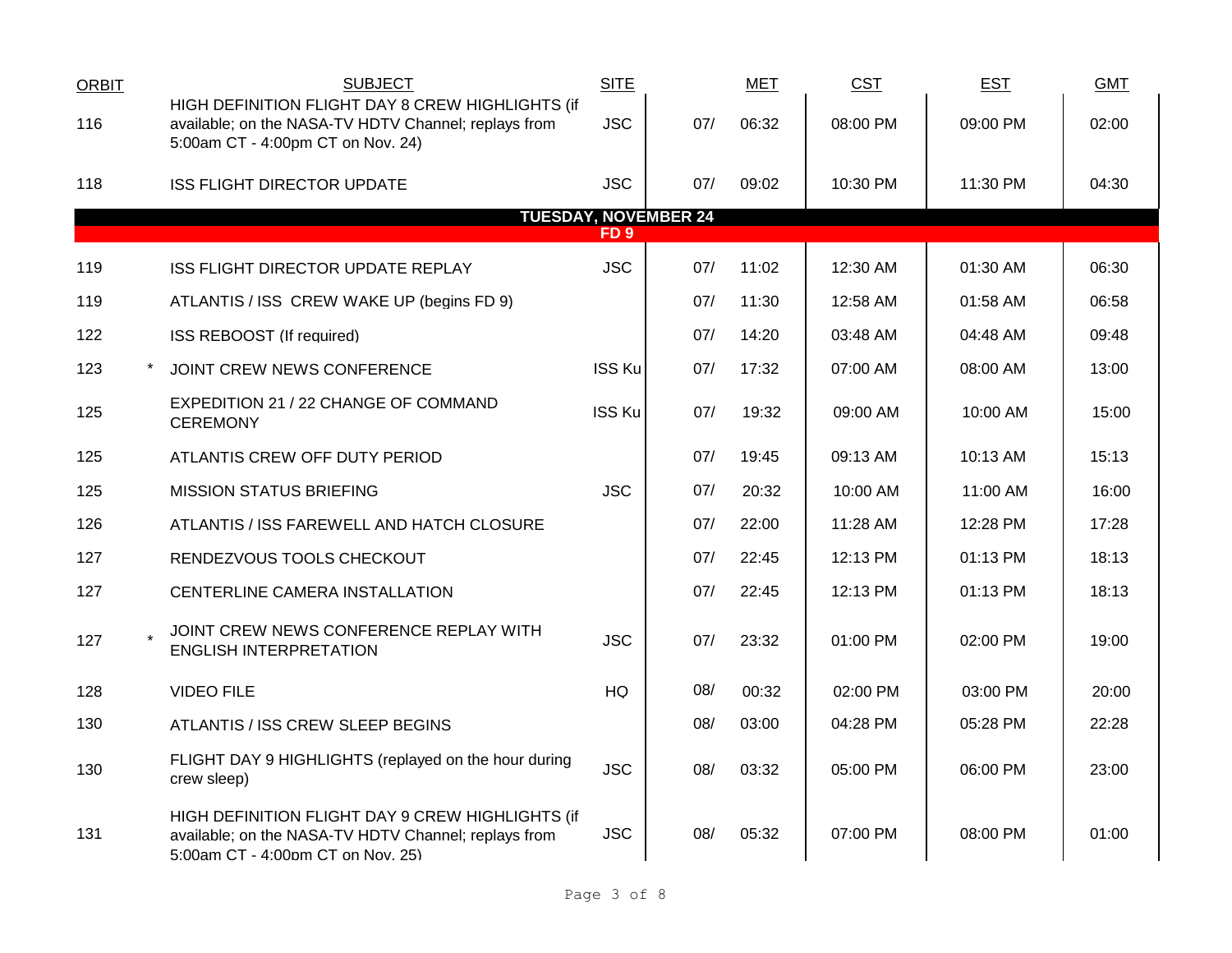| <b>ORBIT</b> | <b>SUBJECT</b>                                                                                                                                 | <b>SITE</b> |     | <b>MET</b> | CST      | <b>EST</b> | <b>GMT</b> |  |
|--------------|------------------------------------------------------------------------------------------------------------------------------------------------|-------------|-----|------------|----------|------------|------------|--|
| 133          | <b>ISS FLIGHT DIRECTOR UPDATE</b>                                                                                                              | <b>JSC</b>  | 08/ | 09:02      | 10:30 PM | 11:30 PM   | 04:30      |  |
| 134          | ISS FLIGHT DIRECTOR UPDATE REPLAY                                                                                                              | <b>JSC</b>  | 08/ | 10:02      | 11:30 PM | 12:30 AM   | 05:30      |  |
|              | <b>WEDNESDAY, NOVEMBER 25</b>                                                                                                                  | <b>FD10</b> |     |            |          |            |            |  |
| 135          | ATLANTIS CREW WAKE UP (begins FD 10)                                                                                                           |             | 08/ | 11:00      | 12:28 AM | 01:28 AM   | 06:28      |  |
| 135          | <b>ISS CREW WAKE UP</b>                                                                                                                        |             | 08/ | 11:30      | 12:58 AM | 01:58 AM   | 06:58      |  |
| 137          | ATLANTIS UNDOCKS FROM ISS                                                                                                                      |             | 08/ | 14:28      | 03:56 AM | 04:56 AM   | 09:56      |  |
| 138          | ATLANTIS FLYAROUND OF ISS BEGINS                                                                                                               |             | 08/ | 15:05      | 04:33 AM | 05:33 AM   | 10:33      |  |
| 138          | ATLANTIS FINAL SEPARATION FROM ISS                                                                                                             |             | 08/ | 16:14      | 05:42 AM | 06:42 AM   | 11:42      |  |
| 138          | SHUTTLE VTR PLAYBACK OF UNDOCKING                                                                                                              |             | 08/ | 16:20      | 05:48 AM | 06:48 AM   | 11:48      |  |
| 139          | <b>OBSS UNBERTH</b>                                                                                                                            |             | 08/ | 17:50      | 07:18 AM | 08:18 AM   | 13:18      |  |
| 140          | RMS / OBSS LATE INSPECTION OF ATLANTIS' TPS                                                                                                    |             | 08/ | 18:55      | 08:23 AM | 09:23 AM   | 14:23      |  |
| 141          | <b>MISSION STATUS BRIEFING</b>                                                                                                                 | <b>JSC</b>  | 08/ | 21:02      | 10:30 AM | 11:30 AM   | 16:30      |  |
| 143          | <b>OBSS BERTH</b>                                                                                                                              |             | 08/ | 23:10      | 12:38 PM | 01:38 PM   | 18:38      |  |
| 143          | <b>VIDEO FILE</b>                                                                                                                              | HQ          | 08/ | 23:32      | 01:00 PM | 02:00 PM   | 19:00      |  |
| 144          | POST-MMT BRIEFING                                                                                                                              | <b>JSC</b>  | 09/ | 01:02      | 02:30 PM | 03:30 PM   | 20:30      |  |
| 145          | ATLANTIS CREW SLEEP BEGINS                                                                                                                     |             | 09/ | 03:00      | 04:28 PM | 05:28 PM   | 22:28      |  |
| 146          | FLIGHT DAY 10 HIGHLIGHTS (replayed on the hour during<br>crew sleep)                                                                           | <b>JSC</b>  | 09/ | 03:32      | 05:00 PM | 06:00 PM   | 23:00      |  |
| 147          | HIGH DEFINITION FLIGHT DAY 10 CREW HIGHLIGHTS<br>(if available; on the NASA-TV HDTV Channel; replays from<br>5:00am CT - 4:00pm CT on Nov. 26) | <b>JSC</b>  | 09/ | 05:32      | 07:00 PM | 08:00 PM   | 01:00      |  |
|              |                                                                                                                                                |             |     |            |          |            |            |  |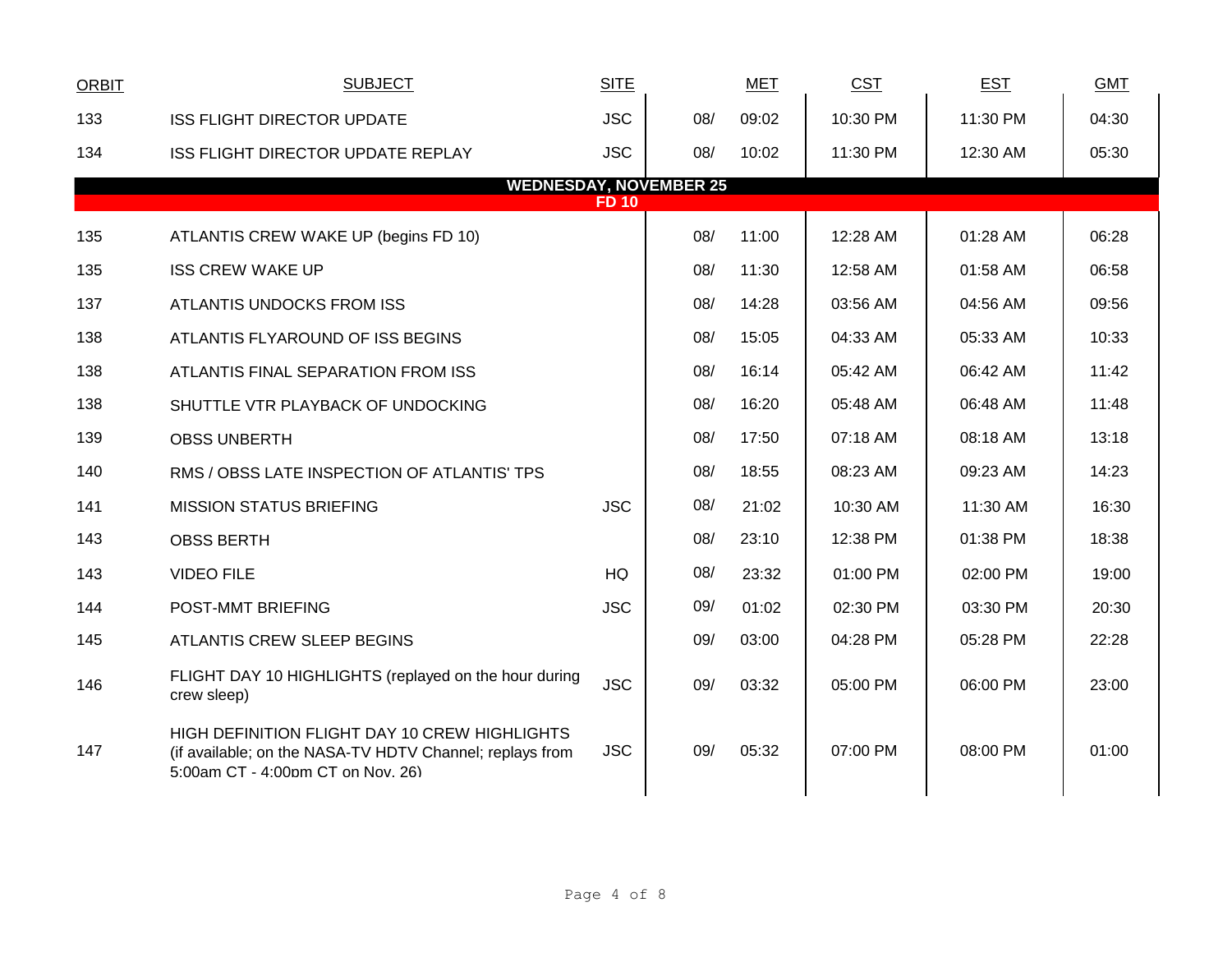| <b>ORBIT</b> | <b>SUBJECT</b>                                                                                                                                 | <b>SITE</b>  |     | <b>MET</b> | <b>CST</b> | <b>EST</b> | <b>GMT</b> |
|--------------|------------------------------------------------------------------------------------------------------------------------------------------------|--------------|-----|------------|------------|------------|------------|
|              | <b>THURSDAY, NOVEMBER 26</b>                                                                                                                   | <b>FD 11</b> |     |            |            |            |            |
| 151          | ATLANTIS CREW WAKE UP (begins FD 11)                                                                                                           |              | 09/ | 11:00      | 12:28 AM   | 01:28 AM   | 06:28      |
| 153          | <b>CABIN STOWAGE BEGINS</b>                                                                                                                    |              | 09/ | 14:55      | 04:23 AM   | 05:23 AM   | 10:23      |
| 153          | <b>FCS CHECKOUT</b>                                                                                                                            |              | 09/ | 15:10      | 04:38 AM   | 05:38 AM   | 10:38      |
| 154          | <b>RCS HOT-FIRE TEST</b>                                                                                                                       |              | 09/ | 16:20      | 05:48 AM   | 06:48 AM   | 11:48      |
| 155          | U.S. PAO EVENT WITH ABC NEWS / WKYC-TV /<br><b>KCBS-TV</b>                                                                                     | <b>TDRE</b>  | 09/ | 18:05      | 07:33 AM   | 08:33 AM   | 13:33      |
| 157          | <b>MISSION STATUS BRIEFING</b>                                                                                                                 | <b>JSC</b>   | 09/ | 21:02      | 10:30 AM   | 11:30 AM   | 16:30      |
| 158          | STOTT'S RECUMBENT SEAT SET UP                                                                                                                  |              | 09/ | 23:00      | 12:28 PM   | 01:28 PM   | 18:28      |
| 159          | KU-BAND ANTENNA STOWAGE                                                                                                                        |              | 10/ | 00:00      | 01:28 PM   | 02:28 PM   | 19:28      |
| 161          | ATLANTIS CREW SLEEP BEGINS                                                                                                                     |              | 10/ | 03:00      | 04:28 PM   | 05:28 PM   | 22:28      |
| 161          | FLIGHT DAY 11 HIGHLIGHTS (replayed on the hour during<br>crew sleep)                                                                           | <b>JSC</b>   | 10/ | 03:32      | 05:00 PM   | 06:00 PM   | 23:00      |
| 163          | HIGH DEFINITION FLIGHT DAY 11 CREW HIGHLIGHTS<br>(if available; on the NASA-TV HDTV Channel; replays from<br>5:00am CT - 4:00pm CT on Nov. 26) | <b>JSC</b>   | 10/ | 05:32      | 07:00 PM   | 08:00 PM   | 01:00      |
|              | <b>FRIDAY, NOVEMBER 27</b>                                                                                                                     | <b>FD12</b>  |     |            |            |            |            |
| 166          | ATLANTIS CREW WAKE UP (begins FD 12)                                                                                                           |              | 10/ | 11:00      | 12:28 AM   | 01:28 AM   | 06:28      |
| 168          | ATLANTIS DEORBIT PREPARATIONS BEGIN                                                                                                            |              | 10/ | 14:10      | 03:38 AM   | 04:38 AM   | 09:38      |
| 169          | PAYLOAD BAY DOOR CLOSING                                                                                                                       |              | 10/ | 15:33      | 05:01 AM   | 06:01 AM   | 11:01      |
| 171          | <b>ATLANTIS DEORBIT BURN</b>                                                                                                                   |              | 10/ | 18:13      | 07:41 AM   | 08:41 AM   | 13:41      |
| 172          | MILA C-BAND RADAR ACQUISITION OF ATLANTIS                                                                                                      |              | 10/ | 19:03      | 08:31 AM   | 09:31 AM   | 14:31      |
| 172          | <b>KSC LANDING</b>                                                                                                                             | <b>KSC</b>   | 10/ | 19:16      | 08:44 AM   | 09:44 AM   | 14:44      |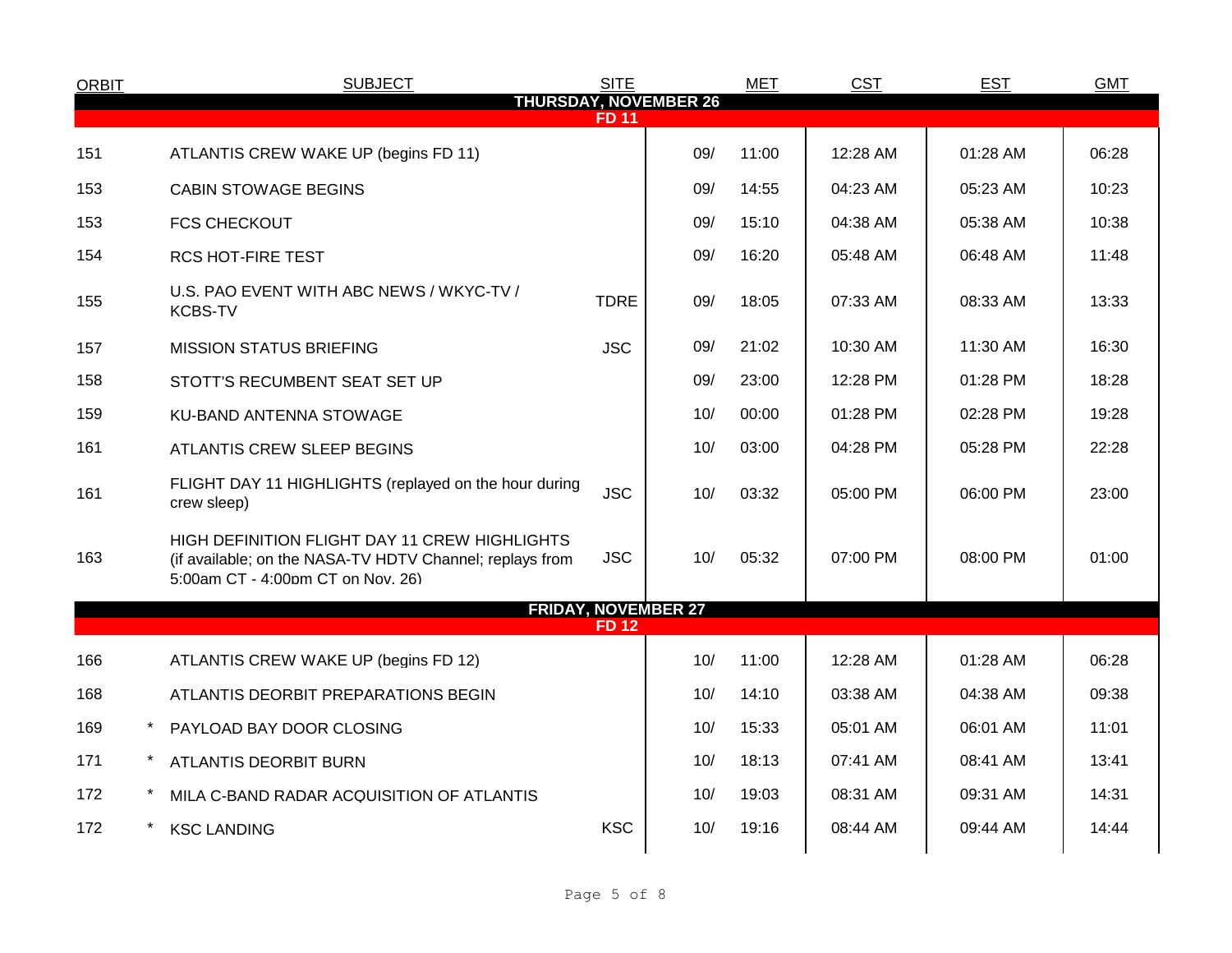| <b>ORBIT</b> | <b>SUBJECT</b>                                                                              | <b>SITE</b> | <b>MET</b> | CST                | <b>EST</b> | <b>GMT</b> |
|--------------|---------------------------------------------------------------------------------------------|-------------|------------|--------------------|------------|------------|
|              | POST-LANDING NEWS CONFERENCE                                                                | <b>KSC</b>  |            | NET L+2 HRS.       |            |            |
|              | ENTRY FLIGHT CONTROL TEAM VIDEO REPLAY<br>(replayed after Post-Landing News Conference)     | <b>JSC</b>  |            | $\sim$ L+3 HRS.    |            |            |
|              | STS-129 MISSION HIGHLIGHTS VIDEO REPLAY<br>(replayed after Entry Flight Control Team Video) | <b>JSC</b>  |            | $~\sim$ L+3.5 HRS. |            |            |
|              | STS-129 CREW NEWS CONFERENCE (may be postponed<br>or cancelled)                             | <b>KSC</b>  |            | NET L+4.5 HRS.     |            |            |
|              | VIDEO B-ROLL OF STOTT IN CREW QUARTERS<br>(pending availability)                            | <b>KSC</b>  |            | NET L+6.5 HRS.     |            |            |
|              |                                                                                             |             |            |                    |            |            |
|              |                                                                                             |             |            |                    |            |            |
|              |                                                                                             |             |            |                    |            |            |
|              |                                                                                             |             |            |                    |            |            |
|              |                                                                                             |             |            |                    |            |            |
|              |                                                                                             |             |            |                    |            |            |
|              |                                                                                             |             |            |                    |            |            |
|              |                                                                                             |             |            |                    |            |            |
|              |                                                                                             |             |            |                    |            |            |
|              |                                                                                             |             |            |                    |            |            |
|              |                                                                                             |             |            |                    |            |            |
|              |                                                                                             |             |            |                    |            |            |
|              |                                                                                             |             |            |                    |            |            |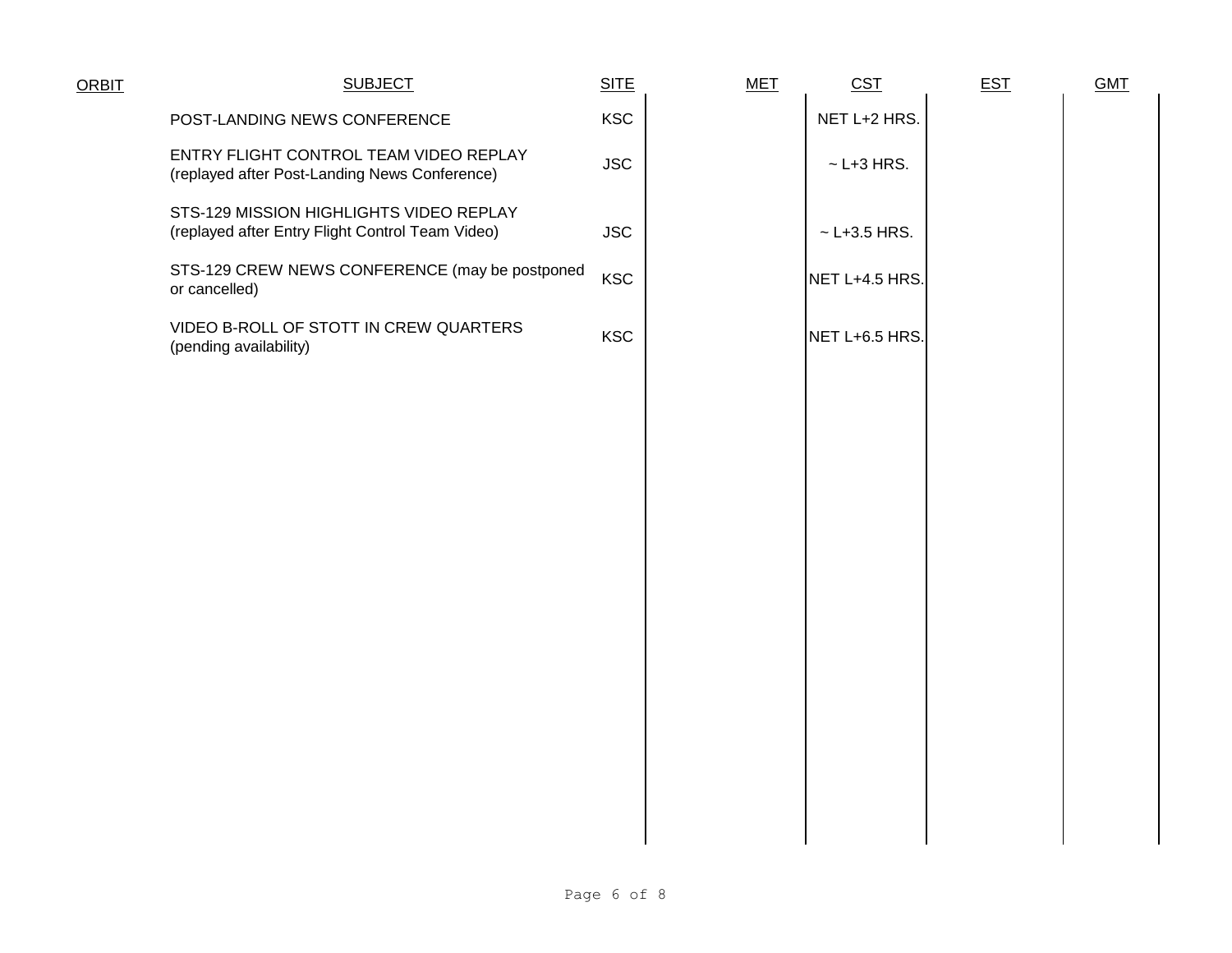| <b>ORBIT</b>    | <b>SUBJECT</b>                                                                                              | <b>SITE</b>                | <b>MET</b> | <b>CST</b> | <b>EST</b> | <b>GMT</b> |
|-----------------|-------------------------------------------------------------------------------------------------------------|----------------------------|------------|------------|------------|------------|
|                 |                                                                                                             | <b>DEFINITION OF TERMS</b> |            |            |            |            |
| AMC:            | <b>Americom Satellite</b>                                                                                   |                            |            |            |            |            |
| CBCS:           | Centerline Berthing Camera System                                                                           |                            |            |            |            |            |
| CST:            | <b>Central Standard Time</b>                                                                                |                            |            |            |            |            |
| Destiny:        | U.S. Laboratory on ISS                                                                                      |                            |            |            |            |            |
| ELC1            | <b>Express Logistics Carrier 1</b>                                                                          |                            |            |            |            |            |
| EMU:            | <b>Extravehicular Mobility Unit</b>                                                                         |                            |            |            |            |            |
| EST:            | <b>Eastern Standard Time</b>                                                                                |                            |            |            |            |            |
| EVA:            | <b>Extravehicular Activity</b>                                                                              |                            |            |            |            |            |
| FCS:            | <b>Flight Control System</b>                                                                                |                            |            |            |            |            |
| FD:             | <b>Flight Day</b>                                                                                           |                            |            |            |            |            |
| GATOR:          | <b>Grappling Adaptor to On-Orbit Railing</b>                                                                |                            |            |            |            |            |
| GMT:            | <b>Greenwich Mean Time</b>                                                                                  |                            |            |            |            |            |
| HARMONY: Node 2 |                                                                                                             |                            |            |            |            |            |
| HD:             | <b>High Definition Television</b>                                                                           |                            |            |            |            |            |
| HPGT:           | <b>High Pressure Gas Tank</b>                                                                               |                            |            |            |            |            |
| HQ:             | <b>NASA Headquarters</b>                                                                                    |                            |            |            |            |            |
| ISS:            | <b>International Space Station</b>                                                                          |                            |            |            |            |            |
| JSC:            | Johnson Space Center                                                                                        |                            |            |            |            |            |
| Kibo:           | Japanese Pressurized Module                                                                                 |                            |            |            |            |            |
| KSC:            | <b>Kennedy Space Center</b>                                                                                 |                            |            |            |            |            |
| Ŀ.              | Launch or Landing time                                                                                      |                            |            |            |            |            |
| LIMO:           | Live Interview Media Outlet channel                                                                         |                            |            |            |            |            |
| MECO:           | Main Engine Cut-Off                                                                                         |                            |            |            |            |            |
| MET:            | Mission Elapsed Time, which begins at the moment of launch and is read: DAYS/HOURS:MINUTES. LAUNCH=00/00:00 |                            |            |            |            |            |
| MILA            | Merritt Island, Florida Tracking Station                                                                    |                            |            |            |            |            |
| MMT:            | <b>Mission Management Team</b>                                                                              |                            |            |            |            |            |
| MRM-2           | Mini Research Module 2 (new docking port on ISS)                                                            |                            |            |            |            |            |
| MS:             | <b>Mission Specialist</b>                                                                                   |                            |            |            |            |            |
| NET:            | No Earlier Than                                                                                             |                            |            |            |            |            |
| OBSS:           | Orbiter Boom Sensor System                                                                                  |                            |            |            |            |            |
| ODS:            | <b>Orbiter Docking System</b>                                                                               |                            |            |            |            |            |
| OMS:            | <b>Orbital Maneuvering System</b>                                                                           |                            |            |            |            |            |
| ORU:            | <b>Orbital Replacement Unit</b>                                                                             |                            |            |            |            |            |
| P3:             | Port Three Truss Segment                                                                                    |                            |            |            |            |            |
| PAO:            | <b>Public Affairs office</b>                                                                                |                            |            |            |            |            |
| PAS:            | Payload Attachment System                                                                                   |                            |            |            |            |            |
| <b>PMA-3:</b>   | <b>Pressurized Mating Adapter 3</b>                                                                         |                            |            |            |            |            |
| POA:            | Payload ORU Accomodation                                                                                    |                            |            |            |            |            |
| RCS:            | <b>Reaction Control System</b>                                                                              |                            |            |            |            |            |
| RMS:            | Remote Manipulator System on ATLANTIS                                                                       |                            |            |            |            |            |
| RPM:            | Rendezvous Pitch Maneuver                                                                                   |                            |            |            |            |            |
| SAAGFA:         | Solar Array Assembly Grapple Fixture                                                                        |                            |            |            |            |            |